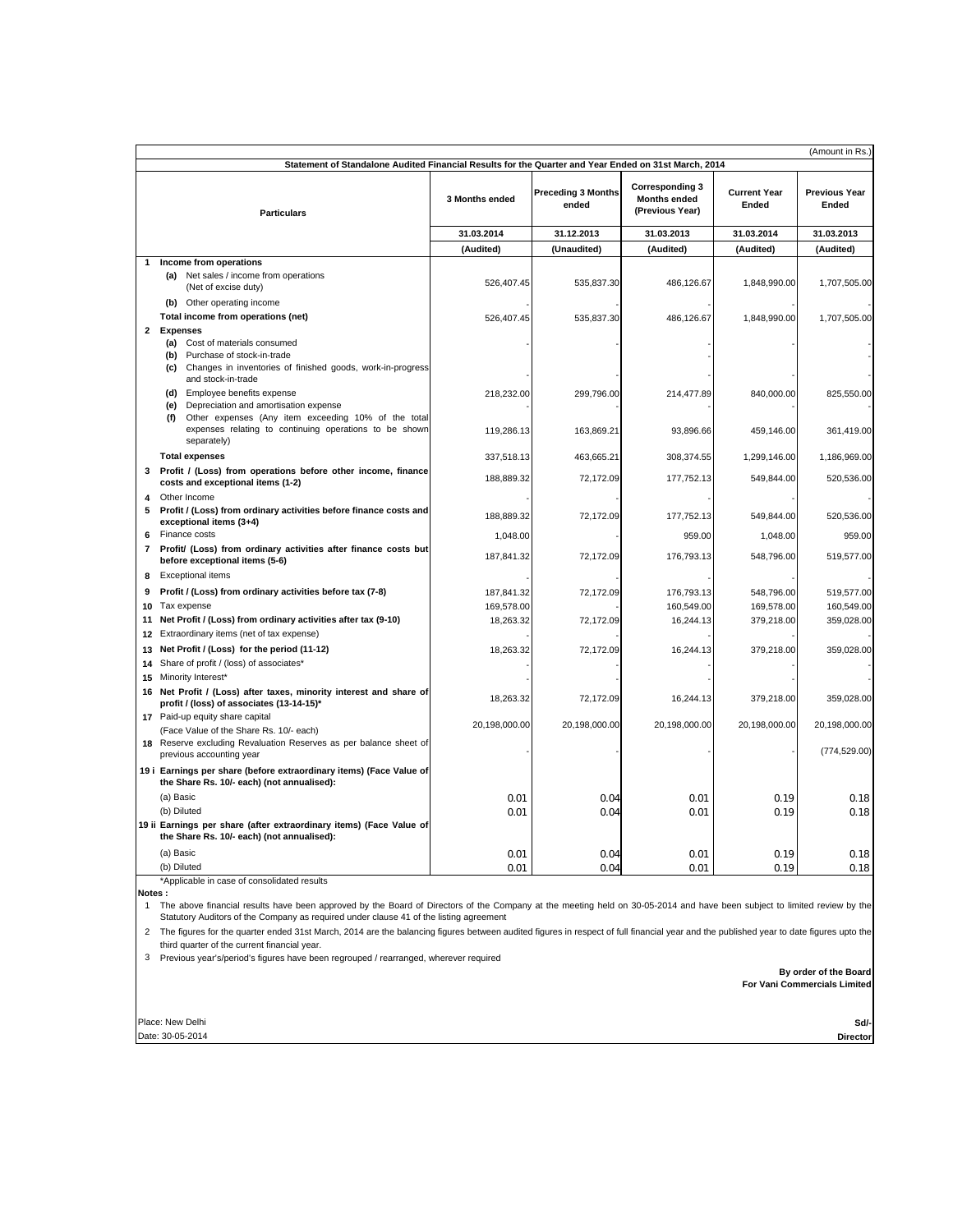| Select Information for the Quarter and Year Ended 31st March, 2014                             |                                                              |                                    |                                                    |                                     |                                      |  |
|------------------------------------------------------------------------------------------------|--------------------------------------------------------------|------------------------------------|----------------------------------------------------|-------------------------------------|--------------------------------------|--|
| <b>Particulars</b>                                                                             | 3 Months ended                                               | Preceding 3<br><b>Months ended</b> | Corresponding<br>3 Months ended<br>(Previous Year) | <b>Current Year</b><br><b>Ended</b> | <b>Previous</b><br><b>Year Ended</b> |  |
|                                                                                                | 31.03.2014                                                   | 31.12.2013                         | 31.03.2013                                         | 31.03.2014                          | 31.03.2013                           |  |
| A PARTICULARS OF SHAREHOLDING                                                                  |                                                              |                                    |                                                    |                                     |                                      |  |
| 1 Public Shareholding                                                                          |                                                              |                                    |                                                    |                                     |                                      |  |
| - Number of Shares                                                                             | 1,628,400                                                    | 1584900                            | 1594400                                            | 1628400                             | 1594400                              |  |
| - Percentage of shareholding                                                                   | 80.62                                                        | 78.47                              | 78.94                                              | 80.62                               | 78.94                                |  |
| 2 Promoters and Promoter Group Shareholding                                                    |                                                              |                                    |                                                    |                                     |                                      |  |
| Pledged / Encumbered<br>a)                                                                     |                                                              |                                    |                                                    |                                     |                                      |  |
| - Number of Shares                                                                             |                                                              |                                    |                                                    |                                     |                                      |  |
| - Percentage of shares (as a % of the total<br>shareholding of promoter and promoter<br>group) |                                                              |                                    |                                                    |                                     |                                      |  |
| - Percentage of shares (as a % of the total<br>share capital of the Company)                   |                                                              |                                    |                                                    |                                     |                                      |  |
| Non - encumbered<br>b)                                                                         |                                                              |                                    |                                                    |                                     |                                      |  |
| - Number of shares                                                                             | 391400                                                       | 434900                             | 425400                                             | 391400                              | 425400                               |  |
| - Percentage of shares (as a % of the total<br>shareholding of the Promoter and Promoter       |                                                              |                                    |                                                    |                                     |                                      |  |
| group)                                                                                         | 100.00                                                       | 100.00                             | 100.00                                             | 100.00                              | 100.00                               |  |
| - Percentage of shares (as a % of the total                                                    |                                                              |                                    |                                                    |                                     |                                      |  |
| share capital of the Company)                                                                  | 19.38                                                        | 21.53                              | 21.06                                              | 19.38                               | 21.06                                |  |
|                                                                                                |                                                              |                                    |                                                    |                                     |                                      |  |
| <b>Particulars</b>                                                                             |                                                              |                                    | 3 Months ended 31.03.2014                          |                                     |                                      |  |
| в<br><b>INVESTOR COMPLAINTS</b>                                                                | Nil<br>Nil<br>Nil<br>Nil<br>Nil                              |                                    |                                                    |                                     |                                      |  |
| Pending at the beginning of the quarter                                                        |                                                              |                                    |                                                    |                                     |                                      |  |
| Received during the quarter                                                                    |                                                              |                                    |                                                    |                                     |                                      |  |
| Disposed of during the quarter                                                                 |                                                              |                                    |                                                    |                                     |                                      |  |
| Remaining unresolved at the end of the quarter                                                 |                                                              |                                    |                                                    |                                     |                                      |  |
|                                                                                                | By order of the Board<br><b>For Vani Commercials Limited</b> |                                    |                                                    |                                     |                                      |  |
| Place: New Delhi<br>Sd/-                                                                       |                                                              |                                    |                                                    |                                     |                                      |  |
| Date: 30-05-2014<br><b>Director</b>                                                            |                                                              |                                    |                                                    |                                     |                                      |  |